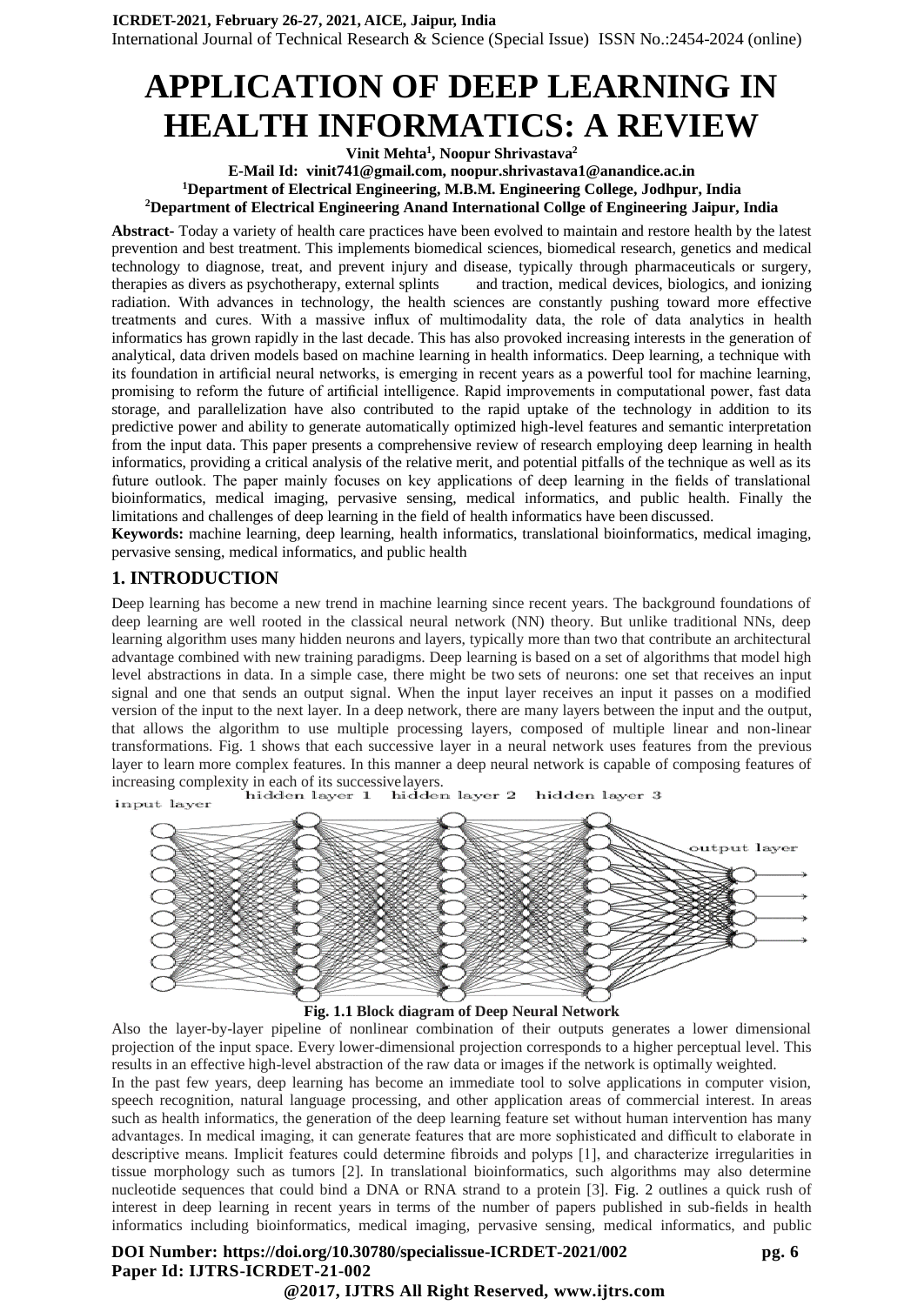International Journal of Technical Research & Science (Special Issue) ISSN No.:2454-2024 (online)

health. The publication statistics have obtained from Google Scholar; the search phrase is defined as the subfield name with the exact phrase deep learning and at least one of medical or health appearing, e.g., -public health ―deep learning‖medical OR health.

A excess of experimental works have implemented deep learning models for heath informatics, reaching similar performance or in many cases exceeding that of alternative techniques. Nevertheless, the application of deep learning to health informatics raises a number of challenges that need to be resolved.



#### **Fig. 2.1 Number of published papers that use deep learning in health informatic applications**

In addition, deep learning requires extensive computational resources, without which training could become excessively time-consuming. Attaining an optimal definition of the network's free parameters can become a particularly laborious task to solve. Eventually, deep learning models can be affected by convergence issues as well as overfitting, hence supplementary learning strategies are required to address these problems [4]. In this paper, a review of recent health informatics studies has been done that employ deep learning to discuss its relative strength and potential pitfalls. Furthermore, their schemas and operational frameworks are described in detail to clarify their practical implementations, as well as expected performance.

FROM PERCEPTRON TO DEEP LEARNING Perceptron is a bio inspired algorithm for binary classification and consist of an input layer directly connected to an output node, emulate this biochemical process through an activation function (also referred to as a transfer function) and a few weights. Specifically, it can learn to classify linearly separable patterns by adjusting these weights accordingly.

To solve more complex problems, NNs with one or more hidden layers of perceptrons have been introduced [5]. To train these NNs, many stages or epochs are usually performed where each time the network is presented with a new input sample and the weights of each neuron are adjusted based on a learning process called delta rule. The delta rule is used by the most common class of supervised NNs during the training and is usually implemented by exploiting the back-propagation routine [6]. Specifically, without any prior knowledge, random values are assigned to the network weights. Through an iterative training process, the network weights are adjusted to minimize the difference between the network outputs and the desired outputs. The most common iterative training method uses the gradient descent method where the network is optimized to find the minimum along the error surface. This method requires the activation functions to be always differentiable.

Adding more hidden layers to the network allows a deep architecture to be built that can express more complex hypothesis as the hidden layers confine the nonlinear relationships. These NNs are known as Deep Neural Networks (DNN).

Deep learning has provided new sophisticated approaches to train DNN architectures. In general, DNNs can be trained with unsupervised and supervised learning methodologies. In supervised learning, labeled data are used to train the DNNs and learn the weights that minimize the error to predict a target value for classification or regression, whereas in unsupervised learning, the training is performed without requiring labeled data. Unsupervised learning is usually used for clustering, feature extraction or dimensionality reduction. For some applications it is common to combine an initial training procedure of the DNN with an unsupervised learning step to extract the most relevant features and then use those features for classification by exploiting a supervised learning step.

For many years, hardware limitations have made DNNs impractical due to high computational demands for both training and processing, especially for applications that require real-time processing. Recently, these limitations have been partially overcome and have enabled DNNs to be recognized as a significant breakthrough in artificial intelligence.

### **2. APPLICATIONS**

#### **2.1 Medical Informatics**

Medical Informatics focus on the analysis of large, aggregated data in healthcare fields with the aim to enhance and develop clinical decision support systems or assess medical data both for quality assurance and accessibility of health care services. Deep learning approaches have been designed to scale up well with big and distributed datasets. The success of DNNs is largely due to their ability to learn novel features/patterns and understand data representation in both an unsupervised and supervised hierarchical manners. DNNs have also proven to be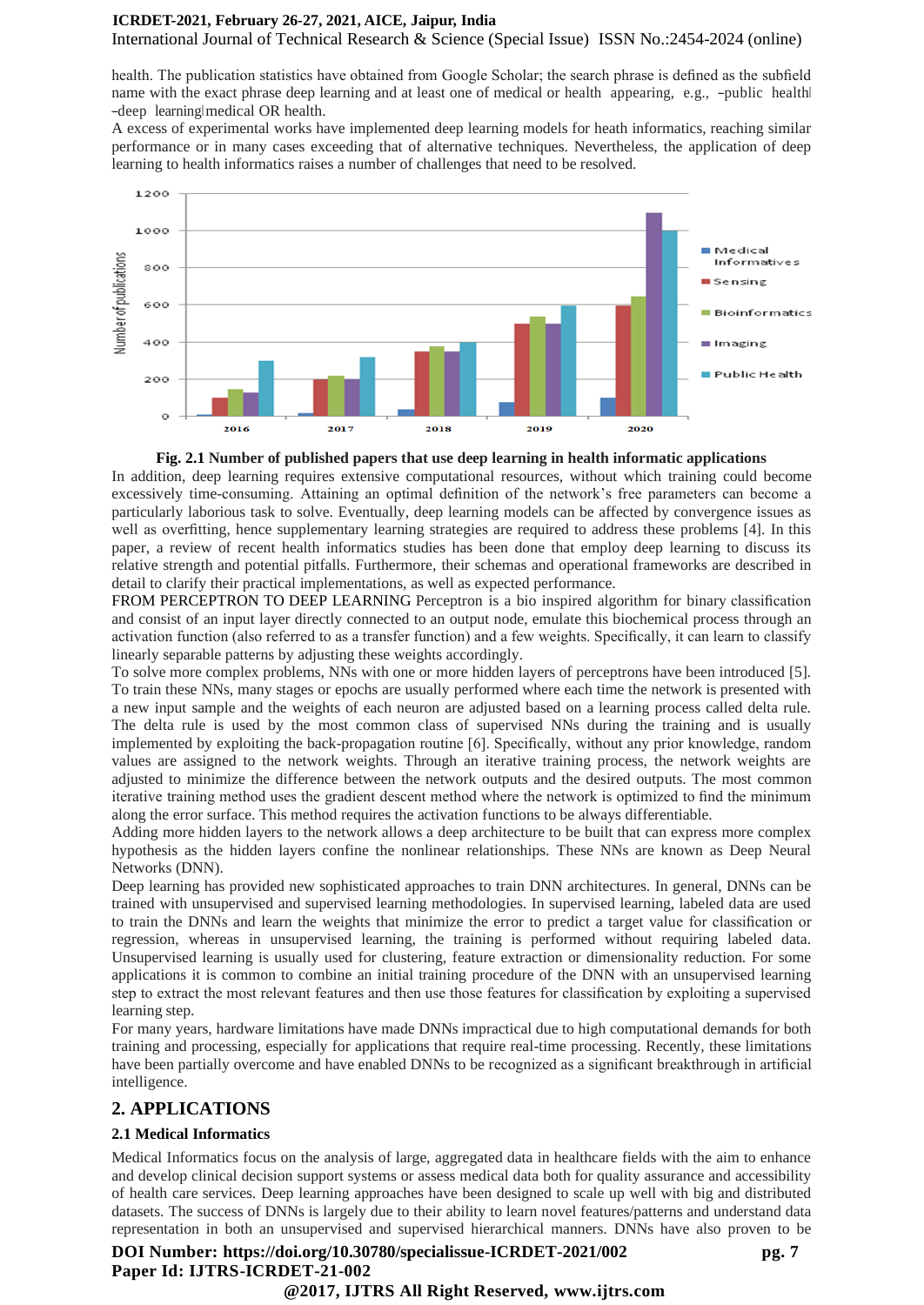International Journal of Technical Research & Science (Special Issue) ISSN No.:2454-2024 (online)

efficient in handling multi information since they can combine several DNN architectural components. Therefore, it is unsurprising that deep learning has quickly been adopted in medical informatics research. In the field of medical informatics, many authors have made several documentations. Shin et al.

[7] have presented a combined text image CNN to identify semantic information that links radiology images and reports from a typical picture archiving and communication system. Liang et al. [8] have used a modified version of DNN as an effective training method for large scale datasets on hypertension. Putin et al. [9] have applied DNNs for identifying markers that predict human chronological age based on simple blood tests. Nie et al. [10] have proposed a deep learning network for automatic disease inference, which requires manual gathering the key symptoms or questions related to the disease.

In another study, Mioto et al. [11] have showed that a stack of autoencoders can be used to automatically infer features from a large scale EHR database and represent patients without requiring additional human effort. The authors demonstrated the ability of their system to predict the probability of a patient developing specific diseases, such as diabetes, schizophrenia and cancer. Furthermore, Futoma et al. [12] have compared different models in their ability to predict hospital readmissions based on a large EHR database. DNNs have significantly higher prediction accuracies than conventional approaches, such as penalized logistic regression, though training of the DNN models were not straightforward. Mehrabi et al. [13] have proposed the use of DBN to discover common temporal patterns and characterize disease progression. The authors have highlighted the ability to interpret the newly discovered patterns requires further investigation.

The motivations behind these studies are to develop general purpose systems to accurately predict length of stay, future illness, readmission, and mortality with the view to improve clinical decision making and optimize clinical pathways. Early prediction in health care is directly related to saving patient's lives. Furthermore, the discovery of novel patterns can result in new hypotheses and research questions. In computational phenotype research, the goal is to discover meaningful data-driven features and disease characteristics. For example, Che et al. [14] have highlighted that although DNNs outperform conventional machine learning approaches in their ability to predict and classify clinical events, they suffer from the issue of model interpretability, which is important for clinical adaptation. They pointed out that interpreting individual units can be misleading and the behavior of DNNs are more complex than originally thought. They suggested that once a DNN is trained with big data, a simpler model can be used to distil knowledge and mimic the prediction performance of the DNN.

Deep learning has paved the way for personalized health care by offering an unprecedented power and efficiency in mining large multimodal unstructured information stored in hospitals, cloud providers and research organization. Although, it has the potential to outperform traditional machine learning approaches, appropriate initialization and tuning is important to avoid overfitting. Noisy and sparse datasets result in considerable fall of performance indicating that there are several challenges to be addressed. Furthermore, adopting these systems into clinical practice requires the ability to track and interpret the extracted features and patterns.

#### **2.2 Sensing**

Pervasive sensors, such as wearable, implantable, and ambient sensors have [15] allowed continuous monitoring of health and wellbeing. An accurate estimation of food intake and energy expenditure throughout the day can help tackle obesity and improve personal wellbeing. For elderly patients with chronic diseases, wearable and ambient sensors can be utilized to improve quality of care by enabling patients to continue living independently in their own homes. The care of patients with disabilities and patients undergoing rehabilitation can also be improved through the use of wearable and implantable assistive devices and human activity recognition. For patients in critical care, continuous monitoring of vital signs, such as blood pressure, respiration rate, and body temperature, are important for improving treatment outcomes by closely analyzing the patient's condition [16]. Wulsin et al. [17] proposed a DBN approach to detect anomalies in EEG waveforms. EEG is used to record electrical activity of the brain. Interpreting the waveforms from brain activity is challenging due to the high dimensionality of the input signal and the limited understanding of the brain operations. Jia et al. [18] have used a deep learning method based on RBM to recognize affective state of EEG. Although the sample sets are small and noisy, the proposed method achieves greater accuracy. A DBN was also used for detecting arrhythmias from electrocardiography (ECG) signals. The main purpose of the system is identifying arrhythmias which are a complex pattern recognition problem. Yan et al. have attained classification accuracies of 98% using a two-lead ECG dataset. For low power wearable and implantable EEG sensors, where energy consumption and efficiency are major concerns, Wang et al. [19] have designed a DBN to compress the signal. This results in more than 50% of energy savings while retaining accuracy for neural decoding. The introduction of deep learning has increased the utility of pervasive sensing across a range of health applications by improving the accuracy of sensors that measure food calorie intake, energy expenditure, activity recognition, sign language interpretation, and detection of anomalous events in vital signs. Many applications use deep learning to achieve greater efficiency and performance for real-time processing on low-power devices; however, a greater focus should be placed upon implementations on neuromorphic hardware platforms designed for low-power parallel processing. The most significant improvements in performance have been achieved where the data has high dimensionality as seen in the EEG datasets. Most current research has focused on the recognition of activities of daily living and brain activity. Many opportunities for other applications and diseases remain, and many currently studies still rely upon relatively small datasets that may not fully capture the variability of the real world.

#### **2.3 Bioinformatics**

Bioinformatics aim to investigate and understand biological processes at a molecular level. Advances in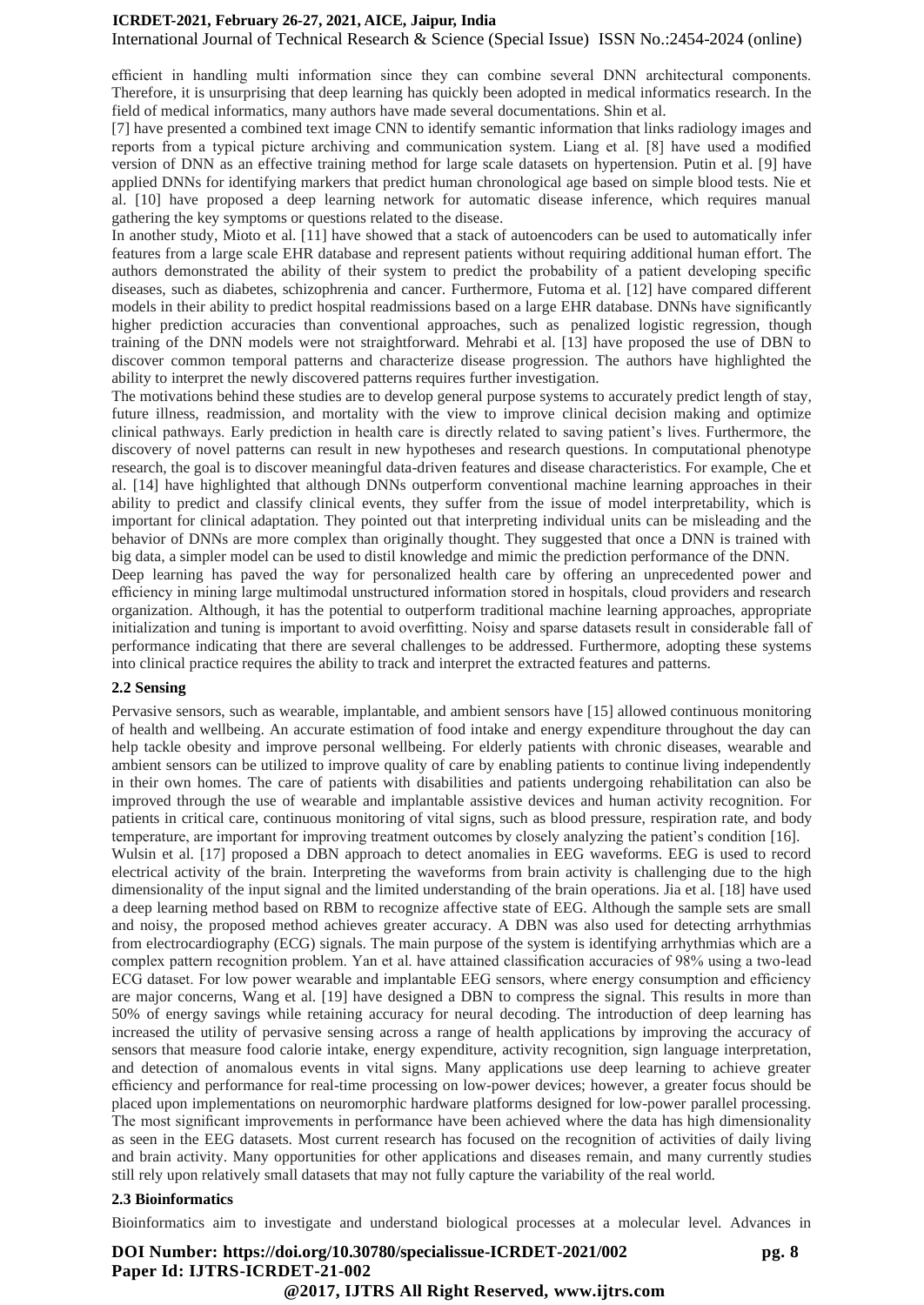International Journal of Technical Research & Science (Special Issue) ISSN No.:2454-2024 (online)

biotechnology have helped reduce the cost of genome sequencing and steered the focus on prognostic, diagnostic and treatment of diseases by analyzing genes and proteins. This can be illustrated by the fact that sequencing the first human genome cost billions of dollars, whereas today it is affordable [20]. Further motivated by P4 (predictive, personalized, preventive, participatory) medicine [21], bioinformatics aim to predict and prevent diseases by involving patients in the development of more efficient and personalized treatments. The application of machine learning in bioinformatics can be divided into three areas: prediction of biological processes, prevention of diseases and personalized treatment. These areas are found in genomics, pharmacogenomics and epigenomics. Genomics explores the function and information structures encoded in the DNA sequences of a living cell [22]: it analyzes genes responsible for the creation of protein sequences and the expression of phenotypes. A goal of genomics is to identify gene alleles and environmental factors that contribute to diseases such as cancer. Pharmacogenomics evaluates variations in an individual's drug response to treatment brought about by differences in genes. It aims to design more efficient drugs for personalized treatment. Finally, epigenomics aims to investigate protein interactions and understand higher level processes, such as transcriptome (mRNA count), proteome, and metabolome, which lead to modification in the gene's expression. Understanding how environmental factors affect protein formation and their interactions is a goal of epigenomics.

The ability of deep learning to abstract large, complex, and unstructured data offers a powerful way of analyzing heterogeneous data such as gene alleles, proteins occurrences, and environmental factors [23]. In deep learning approaches, feature extraction and model fitting takes place in a unified step. Multilayer feature representation can capture nonlinear dependencies at multiple scales of transcriptional and epigenetic interactions and can model molecular structure and properties in a data driven way. These nonlinear features are invariant to small input changes which results in eliminating noise and increasing the robustness of the technique.

Several works have demonstrated that deep learning features outperformed methods relying on visual descriptors in the recognition and classification of cancer cells. For example, Ibrahim et al. [24] have proposed a DBN with an active learning approach to find features in genes and microRNA that resulted in the best classification performance of various cancer diseases such as hepatocellular carcinoma, lung cancer and breast cancer. For breast cancer genetic detection, Khademi et al. [25] have overcame missing attributes and noise by combining a DBN and Bayesian network to extract features from microarray data. Deep learning approaches have also outperformed SVM in predicting splicing code and understanding how gene expression changes by genetic variants [26]. Angermueller et al. [27] have used DNN to predict DNA methylation states from DNA sequences and incomplete methylation profiles. After applying to 32 embryonic mice stem cells, the baseline model was compared with the results. This method can be used for genome-wide downstream analyses.

Deep learning not only outperforms conventional approaches but also opens the door to more efficient methods to be developed. Kearnes et al. [28] have described how deep learning based on graph convolutions can encode molecular structural features, physical properties, and activities in other assays. This allows a rich representation of possible interactions beyond the molecular structural information encoded in standard databases. Similarly, multitask DNNs provides an intuitive model of correlation between molecule compounds and targets because information can be shared among different nodes. This increases robustness, reduces chances to miss information, and usually outperforms other methods that process large datasets [29].

#### **2.4 Medical Imaging**

Automatic medical imaging analysis is crucial in modern medicine. Diagnosis based on the interpretation of images can be highly subjective. Computer-aided diagnosis can provide an objective assessment of the underlying disease processes. Modeling of disease progression, common in several neurological conditions, such as Alzheimer's, multiple sclerosis, and stroke, requires analysis of brain scans based on multimodal data and detailed maps of brain regions. In recent years, CNNs have been adapted rapidly by the medical imaging research community because of their outstanding performance demonstrated in computer. The fact that CNNs in medical imaging have yielded promising results have also been highlighted in a recent survey of CNN approaches in brain pathology segmentation [30] and in an editorial of deep learning techniques in computer aided detection, segmentation, and shape analysis [31].

Among the biggest challenges in CAD are the differences in shape and intensity of tumors/lesions and the variations in imaging protocol even within the same imaging modality. In several cases, the intensity range of pathological tissue may overlap with that of healthy samples. Furthermore, Rician noise, non isotropic resolution, and bias field effects in magnetic resonance images (MRI) cannot be handled automatically using simpler machine learning approaches. To deal with this data complexity, hand-designed features are extracted and conventional machine learning approaches are trained to classify them in a completely separate step.

Deep learning provides the possibility to automate and merge the extraction of relevant features with the classification procedure. CNNs inherently learn a hierarchy of increasingly more complex features and, thus, they can operate directly on a patch of images centered on the abnormal tissue. Example applications of CNNs in medical imaging include the classification of interstitial lung diseases based on computed tomography (CT) images, the classification of tuberculosis manifestation based on X-ray images, the classification of neural progenitor cells from somatic cell source , the detection of haemorrhages in color fundus images and the organ or body-part-specific anatomical classification of CT images. A multistage deep learning framework based on CNNs extracts both the patches with the most as well as least discriminative local patches in the pretraining stage. Subsequently, a boosting stage exploits this local information to improve performance. The authors point out that training based on discriminative local appearances are more accurate compared to the usage of global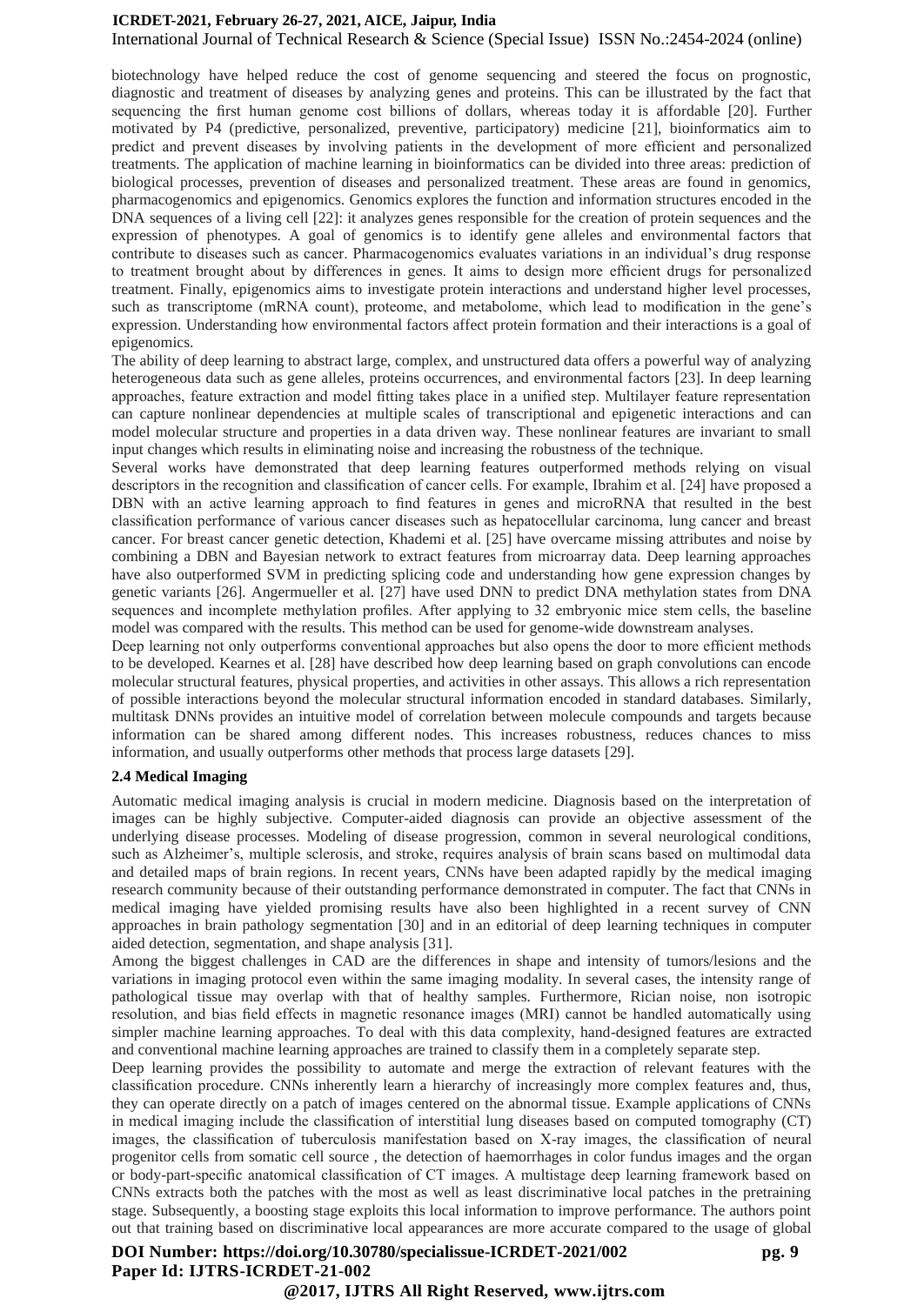International Journal of Technical Research & Science (Special Issue) ISSN No.:2454-2024 (online)

image context. Although CNNs have dominated medical image analysis applications, other deep learning approaches/architectures have also been applied successfully. In a recent paper, a stacked denoising autoencoder was proposed for the diagnosis of benign malignant breast lesions in ultrasound images and pulmonary nodules in CT scans [32]. The method outperforms classical CAD approaches, largely due to the automatic feature extraction and noise tolerance. Furthermore, it eliminates the image segmentation process to obtain a lesion boundary. Shan et al. [33] presented a stacked sparse autoencoder for microaneurysms detection in fundus images as an instance of a diabetic retinopathy strategy. The proposed method learns high-level distinguishing features based only on pixel intensities. Various autoencoder-based learning approaches have also been applied to the automatic extraction of biomarkers from brain images and the diagnosis of neurological diseases. These methods often use available public domain brain image databases such as the Alzheimer's disease neuroimaging initiative database. For example, a deep Autoencoder combined with a softmax output layer for regression is proposed for the diagnosis of Alzheimer's disease.

Low level image processing, such as image segmentation and registration can also benefit from deep learning models. Brosch et al. [34] described a manifold learning approach of 3-D brain images based on DBN. It is different than other methods because it does not require a locally linear manifold space. Mansoor et al. [35] developed a fully automated shape model segmentation mechanism for the analysis of cranial nerve systems. The deep learning approach outperforms conventional methods particularly in regions with low contrast, such as optic tracts and areas with pathology. A pipeline is proposed for object detection and segmentation in the context of automatically processing volumetric images. A novel framework called marginal space deep learning implements an object parameterization in hierarchical marginal spaces combined with automatic feature detection based on deep learning. A DNN architecture called input–output deep architecture is described to solve the image labelling problem. A single NN forward step is used

to assign a label to each pixel. This method avoids the handcrafted subjective design of a model with a deep learning mechanism, which automatically extracts the dependencies between labels. Deep learning is also used for processing hyperspectral images. Spectral and spatial learned features are combined together in a hierarchical model to characterize tissues or materials.

In general, deep learning in medical imaging provides automatic discovery of object features and automatic exploration of feature hierarch and interaction. In this way, a relatively simple training process and a systematic performance tuning can be used, making deep learning approaches improve over the state-of-the art. However, in medical imaging analysis, their potentials have not been unfolded fully. To be successful in disease detection and classification approaches, deep learning requires the availability of large labeled datasets. Annotating imaging datasets is an extremely time-consuming and costly process that is normally undertaken by medical doctors. Currently, there is a lot of debate on whether to increase the number of annotated datasets with the help of non-experts (crowd- sourcing) and how to standardize the available images to allow objective assessment of the deep learning approaches.

#### **2.5 Public Health**

Public health aims to prevent disease, prolong life, and promote healthcare by analyzing the spread of disease and social behaviors in relation to environmental factors. Public health studies consider small localized populations to large populations that encompass several continents such as in the case of epidemics and pandemics. Applications involve epidemic surveillance, modeling lifestyle diseases, such as obesity, with relation to geographical areas, monitoring and predicting air quality, drug safety surveillance, etc. The conventional predictive models scale exponentially with the size of the data and use complex models derived from physics, chemistry, and biology. Nevertheless, existing computational methods are able to accurately model several phenomena, including the progression of diseases or the spread of air pollution. However, they have limited abilities in incorporating real time information, which could be crucial in controlling an epidemic or the adverse effects of a newly approved medicine. In contrast, deep learning approaches have a powerful generalization ability. They are data-driven methods that automatically build a hierarchical model and encode the information within their structure. Most deep learning algorithm designs are based on online machine learning and, thus, optimization of the cost function takes place sequentially as new training datasets become available. One of the simplest online optimization algorithms applied in DNNs is stochastic gradient descent. For these reasons, deep learning, along with recommendation systems and network analysis, are suggested as the key analysis methods for public health studies [36].

Another interesting application is tracking outbreaks with social media for epidemiology and lifestyle diseases. Social media can provide rich information about the progression of diseases, such as Influenza and Ebola, in real time. Zhao et al. [37] used the microblogging social media service, Twitter, to continuously track health states from the public. DNN is used to mine epidemic features that are then combined into a simulated environment to model the progression of disease. Text from Twitter messages can also be used to gain insight into antibiotics and infectious intestinal diseases. DBN is used to categorize antibiotic- related Twitter posts into nine classes (side effects, wanting/needing, advertisement, advice/information, animals, general use, resistance, misuse, and other). To obtain the classifier, Twitter messages were randomly selected for manual labeling and categorization. They used a training set of 412 manually labeled and 150 000 unlabeled examples. A deep learning approach based on RBMs was pretrained in a layer-by-layer procedure. Fine-tuning was based on standard back propagation and the labeled data. Deep learning is used to create a topical vocabulary of keywords related to three types of infectious intestinal disease—campylobacter, norovirus, and food poisoning. When compared to officially documented cases, their results show that social media can be a good predictor of

#### **DOI Number: https://doi.org/10.30780/specialissue-ICRDET-2021/002 pg. 10** pg. 10 **Paper Id: IJTRS-ICRDET-21-002**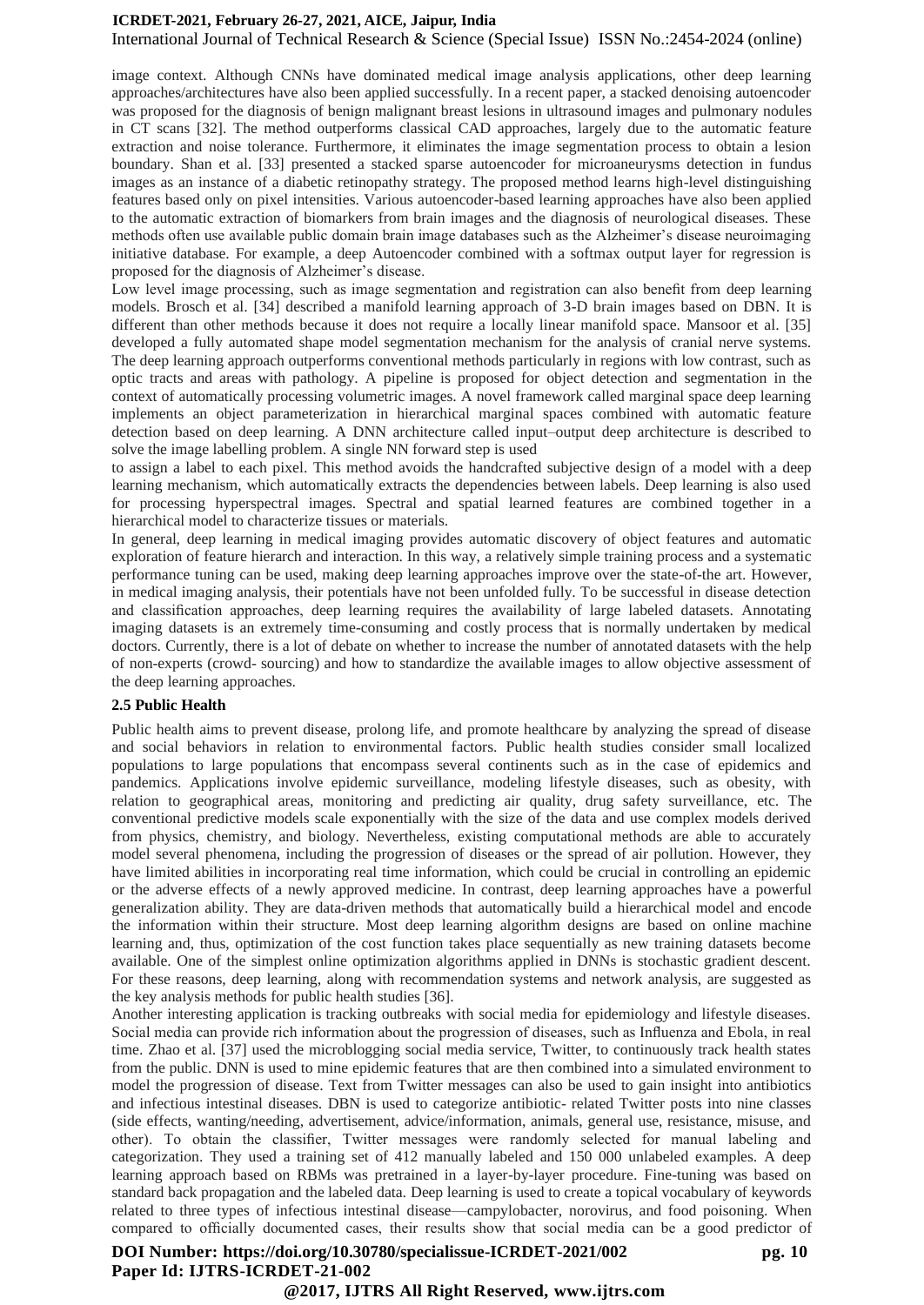International Journal of Technical Research & Science (Special Issue) ISSN No.:2454-2024 (online)

#### intestinal diseases.

For tracking certain stigmatized behaviors, social media can also provide information that is often undocumented; Garimella et al. [38] used geographically-tagged images from Instagram to track lifestyle diseases, such as obesity, drinking, and smoking, and compare the self-categorization of images from the user against annotations obtained using a deep learning algorithm.

Furthermore, mining food and drug records to identify adverse events could provide vital large scale alert mechanisms. We have presented a few examples that use deep learning for early identification and modeling the spread of epidemics and public health risks. However, strict regulation that protects data privacy limits the access and aggregation of the relevant information. For example, Twitter messages or Facebook posts could be used to identify new mothers at risk from postpartum depression. Although, this is positive, there is controversy associated of whether this information should become available, since it stigmatizes specific individuals. Therefore, it has become evident that we need to strike a balance between ensuring individuals can control access to their private medical information and providing pathways on how to make information available for public health studies [39]. The complexity and limited interpretability of deep learning models constitute an obstacle in allowing an informed decision about the precise operation of a DNN, which may limit its application in sensitive data.

### **3. DEEP LEARNING IN HEALTHCARE: LIMITATIONS AND CHALLENGES**

Although for different artificial intelligence tasks, deep learning techniques can deliver substantial improvements in comparison to traditional machine learning approaches, many researchers and scientists remain sceptical of their use where medical applications are involved. These scepticisms arise since deep learning theories have not yet provided complete solutions and many questions remain unanswered. The following four aspects summarize some of the potential issues associated with deep learning:

- $\triangleright$  Despite some recent work on visualizing high level features by using the weight filters in a CNN, the entire deep learning model is often not interpretable. Consequently, most researchers use deep learning approaches as a black box without the possibility to explain why it provides good results or without the ability to apply modifications in the case of misclassification issues.
- $\triangleright$  To train a reliable and effective model, large sets of training data are required for the expression of new concepts. Although an explosion of available healthcare data with many organizations is often limited. Therefore, not all applications, particularly rare diseases or events are well suited to deep learning. A common problem that can arise during the training of a DNN (especially in the case of small datasets) is overfitting, which may occur when the number of parameters in the network is proportional to the total number of samples in the training set. Therefore, although the error on the training set is driven to a very small value, the errors for new data will be high. To avoid the overfitting problem and improve generalization, regularization methods, such as the dropout [40], are usually exploited during training.
- ➢ Another important aspect to take into account when deep learning tools are employed, is that for many applications the raw data cannot be directly used as input for the DNN. Thus, preprocessing, normalization or change of input domain is often required before the training. Finding the correct preprocessing of the data and the optimal set of hyperparameters can be challenging, since it makes the training process even longer, requiring significant training resources and human expertise, without which is not possible to obtain an effective classification model.
- $\triangleright$  The last aspect is that many DNNs can be easily fooled. For example, it is possible to add small changes to the input samples (such as imperceptible noise in an image) to cause samples to be misclassified. However, it is important to note that almost all machine learning algorithms are susceptible to such issues. Values of particular features can be deliberately set very high or very low to induce misclassification in logistic regression. Similarly, for decision tress, a single binary feature can be used to direct a sample along the wrong partition by simply switching it at the final layer. Hence in general, any machine learning models are susceptible to such manipulations. On the other hand, the work in [41] discusses the opposite problem.

To conclude, the healthcare informatics today is a human machine collaboration that may ultimately become a symbiosis in the future. As more data becomes available, deep learning systems can evolve and deliver where human interpretation is difficult. This can make diagnoses of diseases faster and smarter and reduce uncertainty in the decision making process. Finally, the last boundary of deep learning could be the feasibility of integrating data across disciplines of health informatics to support the future of precision medicine.

### **CONCLUSION**

Deep learning has gained a central position in recent years in machine learning and pattern recognition. It has enabled the development of more data driven solutions in health informatics by allowing automatic generation of features that reduce the amount of human intervention in this process. This is advantageous for many problems in health informatics and has eventually supported a great leap forward for unstructured data such as those arising from medical imaging, medical informatics, and bioinformatics. Until now, most applications of deep learning to health informatics have involved processing health data as an unstructured source. A significant amount of information is equally encoded in structured data such as EHRs, which provide a detailed picture of the patient's history, pathology, treatment, diagnosis, outcome, and the like. In the case of medical imaging, the cytological notes of a tumor diagnosis may include compelling information like its stage and spread. This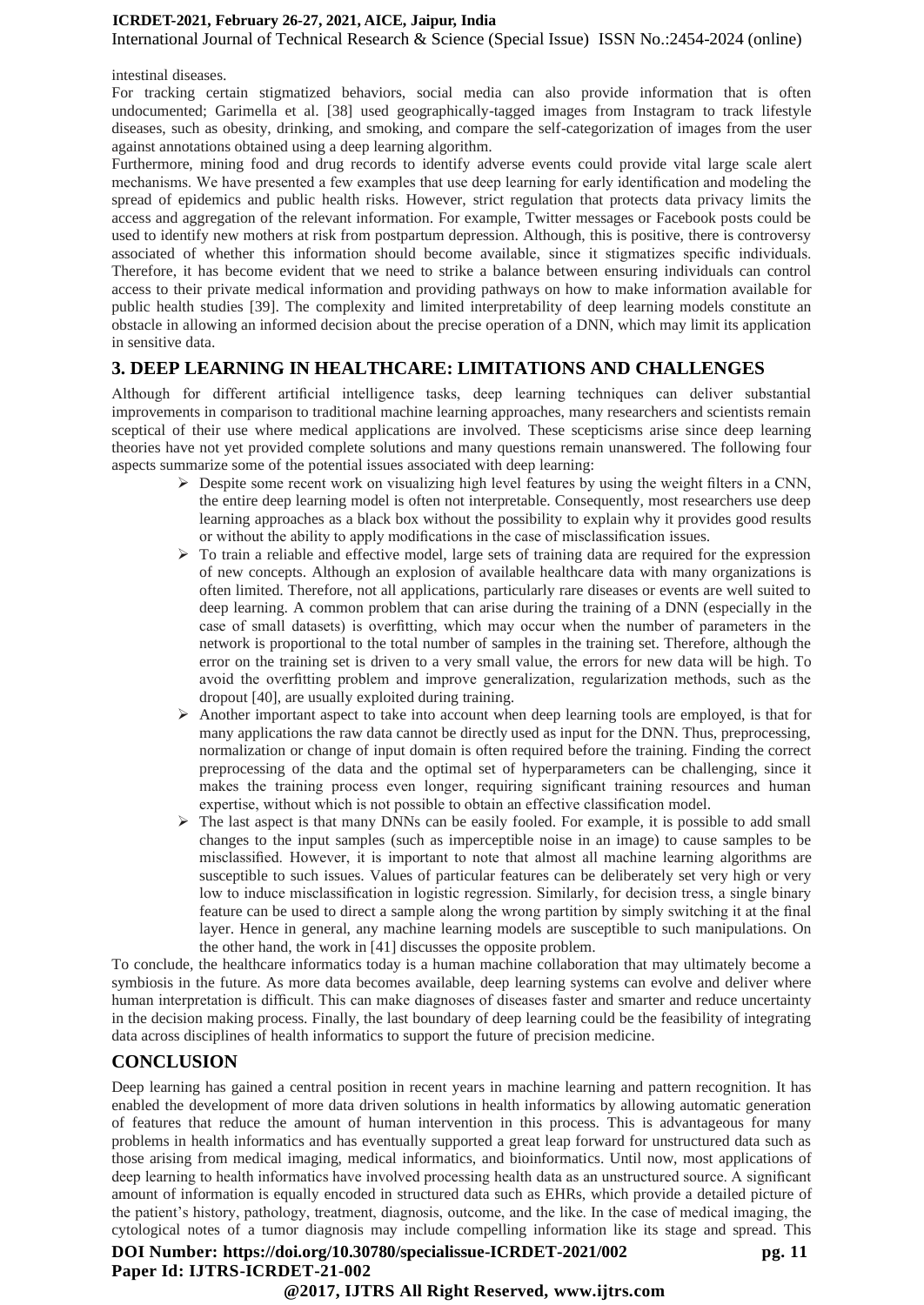International Journal of Technical Research & Science (Special Issue) ISSN No.:2454-2024 (online)

information is beneficial to acquire a holistic view of a patient condition or disease and then be able to improve the quality of the obtained inference. In fact, robust inference through deep learning combined with artificial intelligence could ameliorate the reliability of clinical decision support systems.

Therefore, methodological aspects of NNs need to be revisited in this regard. Another concern is that deep learning predominantly depends on large amounts of training data. Many researchers have been encouraged to apply deep learning to any data-mining and pattern recognition problem related to health informatics in light of the wide availability of free packages to support this research. In practice, it is still questionable whether the large amount of training data and computational resources needed to run deep learning at full performance is worthwhile, considering other fast learning algorithms that may produce close performance with fewer resources, less parameterization, tuning, and higher interpretability.

Therefore, deep learning has provided a positive revival of NNs and connectionism from the genuine integration of the latest advances in parallel processing enabled by coprocessors. Nevertheless, a sustained concentration of health informatics research exclusively around deep learning could slow down the development of new machine learning algorithms with a more conscious use of computational resources and interpretability.

#### **REFERENCES**

- [1] H. R. Roth et al., ―Improving computer-aided detection using convolutional neural networks and random view aggregation,‖ IEEE Trans. Med. Imag., vol. 35, no. 5, pp. 1170–1181, May 2016.
- [2] R. Fakoor, F. Ladhak, A. Nazi, and M. Huber, -Using deep learning to enhance cancer diagnosis and classification,‖ in Proc. Int. Conf. Mach. Learn., 2013, pp. 1–7.
- [3] B. Alipanahi, A. Delong, M. T. Weirauch, and B. J. Frey, -Predicting the sequence specificities of DNAand RNA-binding proteins by deep learning,‖ Nature Biotechnol., vol. 33, pp. 831–838, 2015.
- [4] Y. LeCun, Y. Bengio, and G. Hinton, -Deep learning, Nature, vol. 521, no. 7553, pp. 436–444, 2015.
- [5] J. L. McClelland et al., Parallel distributed processing. Cambridge, MA, USA: MIT Press, vol. 2, 1987.
- [6] D. E. Rumelhart, G. E. Hinton, and R. J. Williams, -Learning representations by back-propagating errors, in Neurocomputing: Foundations of Research, J. A. Anderson and E. Rosenfeld, Eds. Cambridge, MA, USA: MIT Press, 1988, pp. 696–699. [Online].

Available:<http://dl.acm.org/> citation.cfm?id=65669.104451

- [7] H. Shin, L. Lu, L. Kim, A. Seff, J. Yao, and R. M. Summers,
- ―Interleaved text/image deep mining on a large-scale radiology database for automated image interpretation,‖ CoRR, vol. abs/1505.00670, 2015. Also available: <http://arxiv.org/abs/1505.00670>
- [8] Z. Liang, G. Zhang, J. X. Huang, and Q. V. Hu, -Deep learning for healthcare decision making with emrs,‖ in Proc. Int. Conf. Bioinformat. Biomed., Nov 2014, pp. 556–559.
- [9] E. Putin et al., ―Deep biomarkers of human aging: Application of deep neural networks to biomarker development,‖ Aging, vol. 8, no. 5, pp. 1–021, 2016.
- [10] L. Nie, M. Wang, L. Zhang, S. Yan, B. Zhang, and T. S. Chua,
- ―Disease inference from health-related questions via sparse deep learning,‖ IEEE Trans. Knowl. Data Eng, vol. 27, no. 8, pp. 2107– 2119, Aug. 2015.
- [11] R. Miotto, L. Li, B. A. Kidd, and J. T. Dudley, -Deep patient: An unsupervised representation to predict the future of patients from the electronic health records, Sci. Rep., vol. 6, pp. 1-10, 2016.
- [12] J. Futoma, J. Morris, and J. Lucas,  $-A$  comparison of models for predicting early hospital readmissions, J. Biomed. Informat., vol. 56, pp. 229–238, 2015.
- [13] S. Mehrabi et al., -Temporal pattern and association discovery of diagnosis codes using deep learning, l in Proc. Int. Conf. Healthcare Informat., Oct. 2015, pp. 408–416.
- [14] Z. Che, S. Purushotham, R. Khemani, and Y. Liu, -Distilling knowledge from deep networks with applications to healthcare domain,‖ ArXiv e-prints, Dec. 2015.
- [15] G.-Z. Yang, Body Sensor Networks, 2nd ed. New York, NY, USA: Springer, 2014.
- [16] A. E. W. Johnson, M. M. Ghassemi, S. Nemati, K. E. Niehaus, D. A. Clifton, and G. D. Clifford, ―Machine learning and decision support in critical care,‖ Proc. IEEE, vol. 104, no. 2, pp. 444–466, Feb. 2016.
- [17] D. Wulsin, J. Blanco, R. Mani, and B. Litt, -Semi-supervised anomaly detection for eeg waveforms using deep belief nets,‖ inProc. 9th Int. Conf. Mach. Learn. Appl., Dec. 2010, pp. 436–441.
- [18] X. Jia, K. Li, X. Li, and A. Zhang, -A novel semi-supervised deep learning framework for affective state recognition on eeg signals,‖ in Proc. Int. Conf. Bioinformat. Bioeng., 2014, pp. 30–37.
- [19] A. Wang, C. Song, X. Xu, F. Lin, Z. Jin, and W. Xu, -Selective and compressive sensing for energyefficient implantable neural decoding,‖ in Proc. Biomed. CircuitsSyst. Conf., Oct. 2015, pp. 1–4.
- [20] L. A. Pastur-Romay, F. Cedr´n, A. Pazos, and A. B. Porto-Pazos,
- ―Deep oartificial neural networks and neuromorphic chips for big data analysis: Pharmaceutical and bioinformatics applications, IInt. J. Molecular Sci., vol. 17, no. 8, 2016, Art. no. 1313.
- [21] L. Hood and S. H. Friend, -Predictive, personalized, preventive, participatory (p4) cancer medicine, Nature Rev. Clin. Oncol., vol. 8, no. 3, pp. 184–187, 2011.
- [22] M. K. Leung, A. Delong, B. Alipanahi, and B. J. Frey, -Machine learning in genomic medicine: A review of computational problems and data sets,‖ Proc. IEEE, vol. 104, no. 1, pp. 176–197, Jan. 2016.
- [23] V. Marx, -Biology: The big challenges of big data, Nature, vol. 498, no. 7453, pp. 255–260, 2013.
- [24] R. Ibrahim, N. A. Yousri, M. A. Ismail, and N. M. El-Makky, ―Multi- level gene/mirna feature selection using deep belief nets and active learning, l in Proc. Eng. Med. Biol. Soc., 2014, pp. 3957–3960.

#### **DOI Number: https://doi.org/10.30780/specialissue-ICRDET-2021/002 pg. 12 Paper Id: IJTRS-ICRDET-21-002**